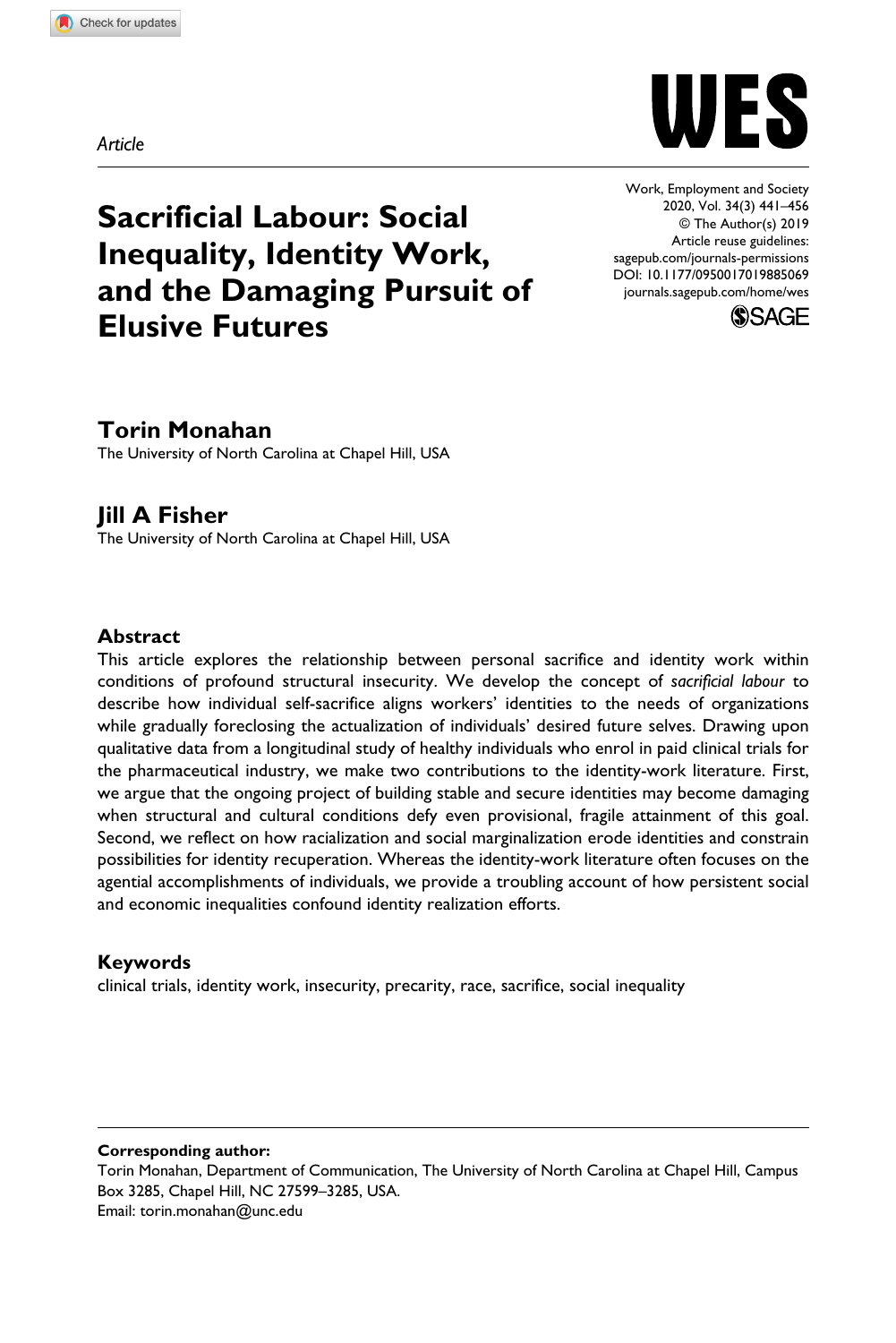How do notions of sacrifice shape the identities of workers facing radical economic insecurity? As social safety nets continue to fray and periods of stable employment are cast as historical anomalies (Neilson and Rossiter, 2008), self-sacrifice becomes a trope for crafting a self that can not only compete with others in a scarce employment marketplace but one that is *worthy* of receiving the limited rewards available. As Mayblin and Course (2013: 309) define it, sacrifice conveys: 'a matrix of possibilities surrounding the central idea that something (or someone) new can be created through the irreversible giving up of something else, most prominently, a life'. When talking about one's place in labour markets, narratives of sacrifice suggest that the former self was deficient in some way, maladapted to survival in the market ecology that one seeks to flourish within through self-transformation or self-branding.

In a post-Fordist economic context, the labour market often demands that individuals sacrifice stability, time, and often wages in order to gain experience and develop skills that they hope to leverage to actualize visions of their future successful and autonomous selves (Alberti, 2014; Gill and Pratt, 2008; Gregg, 2011; Umney and Kretsos, 2015). Certainly, these labour relations engender self-exploitation, at least for some, as organizations benefit from the work of volunteers, unpaid interns, independent contractors, and others (Riach et al., 2016; Shade and Jacobson, 2015; Wood et al., 2019). Yet, individuals engaged in such sacrifices or 'hope labour' find it important to their sense of self to have benefited from the exchange (Duffy, 2017; Kuehn and Corrigan, 2013; Neff, 2012). For instance, they conceive of themselves as free agents amassing 'experience' they will later convert into well-paying jobs (Ross, 2017; Smith, 2010).

This article explores the relationship between personal sacrifice and identity for workers grappling with extreme economic insecurity. The examples we draw upon come from a longitudinal study of US 'healthy participants' (short-term contract workers) who enrol in pharmaceutical Phase I clinical trials, which test drug toxicity and adverse effects, not clinical efficacy. Building on the work of Ross (2009) and Gregg (2009), we develop the concept of *sacrificial labour* to describe how, for these individuals, self-sacrifice aligns their identities to the needs of organizations while gradually foreclosing the actualization of individuals' desired future selves. Importantly, sacrificial labour in this context is not pursued because clinical trial participation can be leveraged for better jobs or a career, as is the primary focus of the extant literature, but because it holds the larger promise of radical transformation. In this sense, sacrificial labour is imbued with deeper meanings than the 'mere' sacrifices all workers might make. If sacrifice implies an imagined better person or circumstance that will eventually emerge from current deprivation, then that idealized conception of self is key for how people make sense of and rationalize their decisions. Especially for poor, racialized minorities, we find that the more someone sacrifices, the more committed she or he becomes to exploitative labour arrangements that were initially thought of as a means to an end, not an end in themselves. In the sections that follow, we situate sacrificial labour in the identity-work literature, review the methods for our empirical project, categorize and explore the sacrifices made by our informants, discuss the implications for scholarship on identity work, and conclude by speculating about differences in sacrificial labour across socioeconomic groups.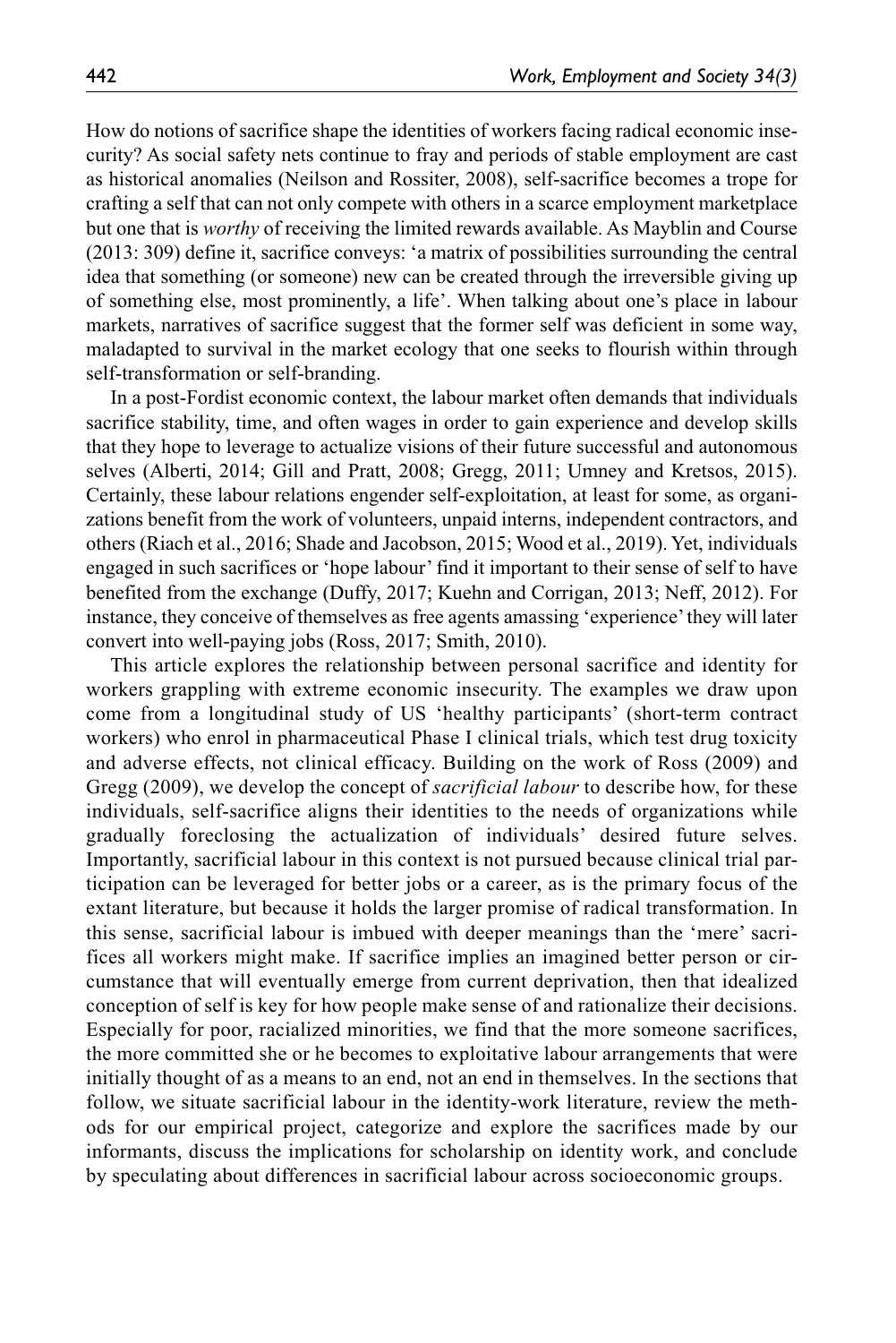## **Sacrifice and identity work**

Without developing it as a concept, Ross (2009) uses the phrase 'sacrificial labour' in reference to individuals in the creative industries who are enticed to work for exposure and recognition while media and software industries reap the profits. Gregg (2009) also applies the term to the many forms of unpaid labour associated with knowledge workers, such as academics. Likewise, Gill (2016) critiques the 'sacrificial ethos' of academic life, which disproportionately affects female academics. Complementary to these other important uses, our emphasis in conceptualizing sacrificial labour is examining the *counterproductive* nature of employment-oriented self-sacrifice. Rather than a largely beneficial sacrifice that helps individuals achieve specific career objectives, we understand sacrificial labour as work that pulls people away from their professed objectives, resulting in identity fragmentation and dissonance. With this problematic, we draw on and contribute to the literature on identity work to understand sacrificial labour as creating important challenges to the self.

If the identity concept can be thought of as bridging the individual and society (Ybema et al., 2009), then identity work signals the myriad ways that individuals fabricate and maintain a stable sense of themselves in their social contexts (Mumby, 2005; Watson, 2008). Identity work, therefore, can be defined as 'the range of activities individuals engage in to create, present, and sustain personal identities that are congruent with and supportive of the self-concept' (Snow and Anderson, 1987: 1348). While it is recognized that identity work is a continuous process that may often go unnoticed or unremarked, just operating as part of the everyday background hum of organizational life (Alvesson and Willmott, 2002), scholars tend to focus especially on moments of transition and stress when identity threats are brought to the surface and confronted (Alvesson et al., 2008; Brown, 2015; Mallett and Wapshott, 2015; Ybema et al., 2009). Thus, the literature on identity work recognizes that people are often contending with inherently unstable, insecure, and fragile identities, which they endeavour to stabilize and secure through, most evidently, discursive means (Beech et al., 2016; Collinson, 2003; Knights and Clarke, 2014). Identity work thereby places the analytic emphasis on creative individual agency in the face of identity challenges or threats, particularly within organizational settings (Ashforth and Kreiner, 1999; Brown and Coupland, 2015).

As a result of sacrificial labour's failure to achieve the desired ends of personal and material transformation, projections of one's future self become a problematic identity resource. 'Self-other talk', where people draw comparisons between themselves and others, may be fundamental for identity formation (Ybema et al., 2009), but the 'other' in this case is an aspirational future self that can seldom be realized. This can foster additional identity fragmentation and dissonance, particularly if individuals dislike the identity that their sacrifice imparts, such as someone who would miss important events in their children's lives (e.g. Johnston and Swanson, 2006). Yet, the empirical record is thin when illustrating how future selves can serve as a problematic identity resource, and Brown (2015: 31) calls for more empirical and theoretical scholarship on the 'virtually unexplored' area of 'temporal relationships between these processes of identity work [and] the trade-offs and sacrifices (e.g. grudging acceptance of one identity in order to gain another that is highly valued) that may accompany these choices'. Moreover,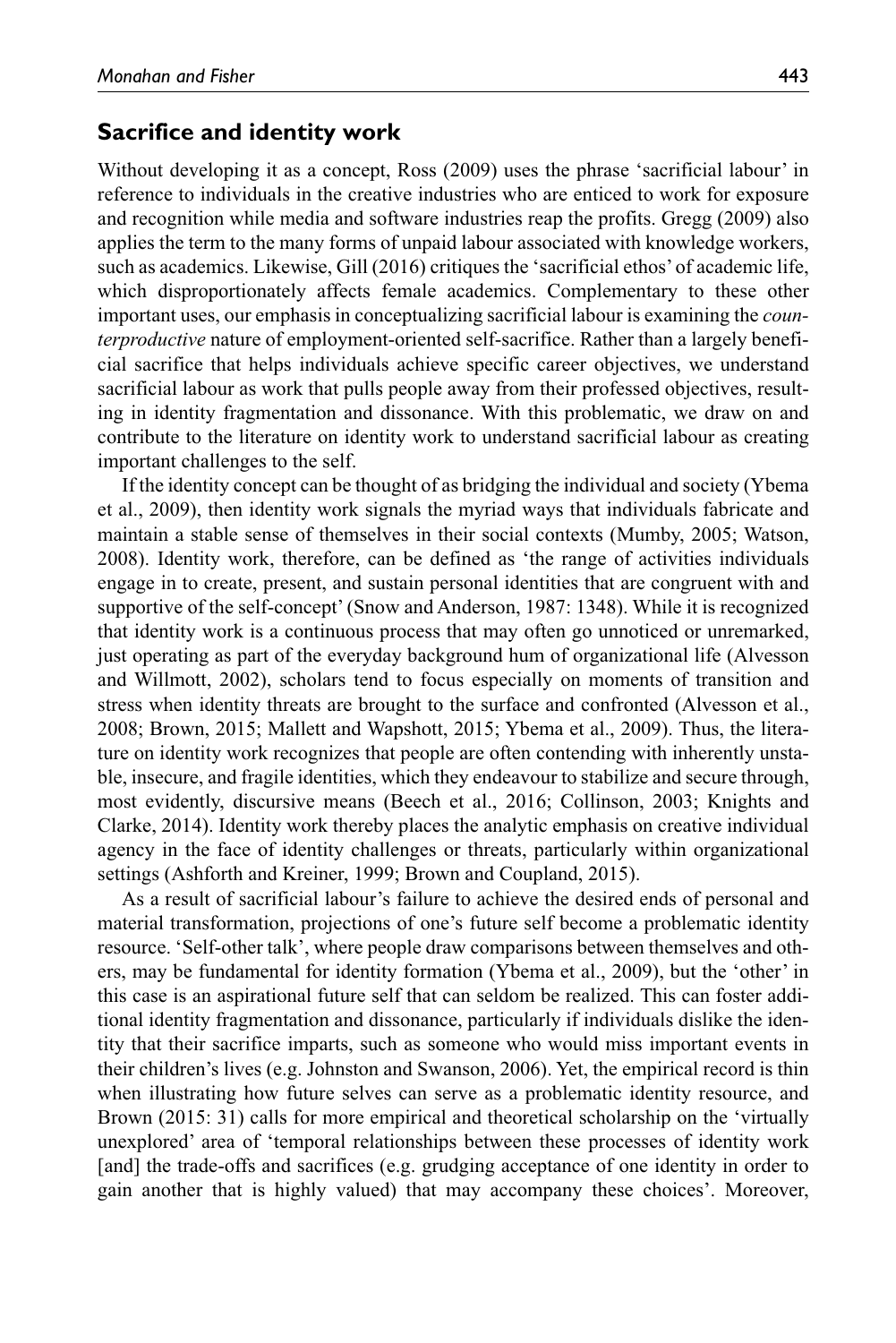identity-work scholarship tends to focus on the agential accomplishments of individuals rather than situate identity realization efforts in a broader social context. As Collinson (2003: 529) relates, many approaches to identity work 'have produced overly voluntaristic accounts of subjectivity that exaggerate autonomy and under-emphasise the significance of its conditions, processes and consequences. . . . [These accounts] have not always fully appreciated the analytical importance of insecurity'.

By prioritizing individual agency over structural conditions, much of the existing identity-work scholarship on sacrifice or hope labour focuses on white-collar workers in software and media companies (Neff, 2012; Ross, 2003), the identity work of young women seeking Instagram or YouTube fame (Duffy, 2017), and the uncompensated content producers of social media (Kuehn and Corrigan, 2013). These contexts are far different from those of poor and/or minority men and women who are subject to racial discrimination and profound social and economic inequalities (cf. Hatton, 2017). In particular, the literature has ignored how sacrifice is also a key part of the identity work needed for those involved in stigmatized labour or 'dirty work' (e.g. Ashforth and Kreiner, 1999, 2014; Brown, 2015; Mavin and Grandy, 2013; Simpson et al., 2014). Dirty work describes jobs that are 'seen by a significant portion of society as distasteful, disgusting, dangerous, demeaning, immoral, or contemptible – as somehow tainted or "dirty", whether "physically, socially or morally"' (Ashforth and Kreiner, 2014: 82; see also Hughes, 1962). Work and employment scholars have sought to understand how workers in such tainted occupations manage that stigma and construct positive identities. Performances of gender, race, and class are often critical parts of such identity constructions (Adib and Guerrier, 2003; Mavin and Grandy, 2013; Simpson et al., 2014; Slutskaya et al., 2016). In their study of butchers, Simpson et al. (2014: 767) found that men engaged in narratives of sacrifice to 'give value and meaning to work' by framing it in terms of the better life – one without dirty work – they are providing for their children. However, dirty work that can be construed as sacrificial labour – and, thus, typically failing to deliver on the rewards promised by sacrifice – has received much less attention, indicating the importance of examining how persistent social and economic inequalities might confound identity realization efforts.

By exploring the identity work of the mostly minority men who enrol in paid clinical trials, our study is able to connect narratives of sacrifice to structural conditions that impinge unequally on poor, racialized minorities. For them, a hostile socioeconomic environment may foster extreme identity fragmentation, such that achieving identity coherence, even fleetingly, may come at great personal cost.

# **Methods**

The data analysed in this article come from a longitudinal study of healthy individuals who participate in US Phase I clinical trials (hereafter 'Phase I participants') (see Edelblute and Fisher, 2015; Fisher et al., 2018). Specifically, our study collected data over a three-year period on how often such individuals enrolled in clinical trials, how much money they earned, their perceptions of the risks and benefits of participating, as well as how trials affected other aspects of their lives. The longitudinal design captured changes in these participants' perceptions, behaviours, and decision-making practices.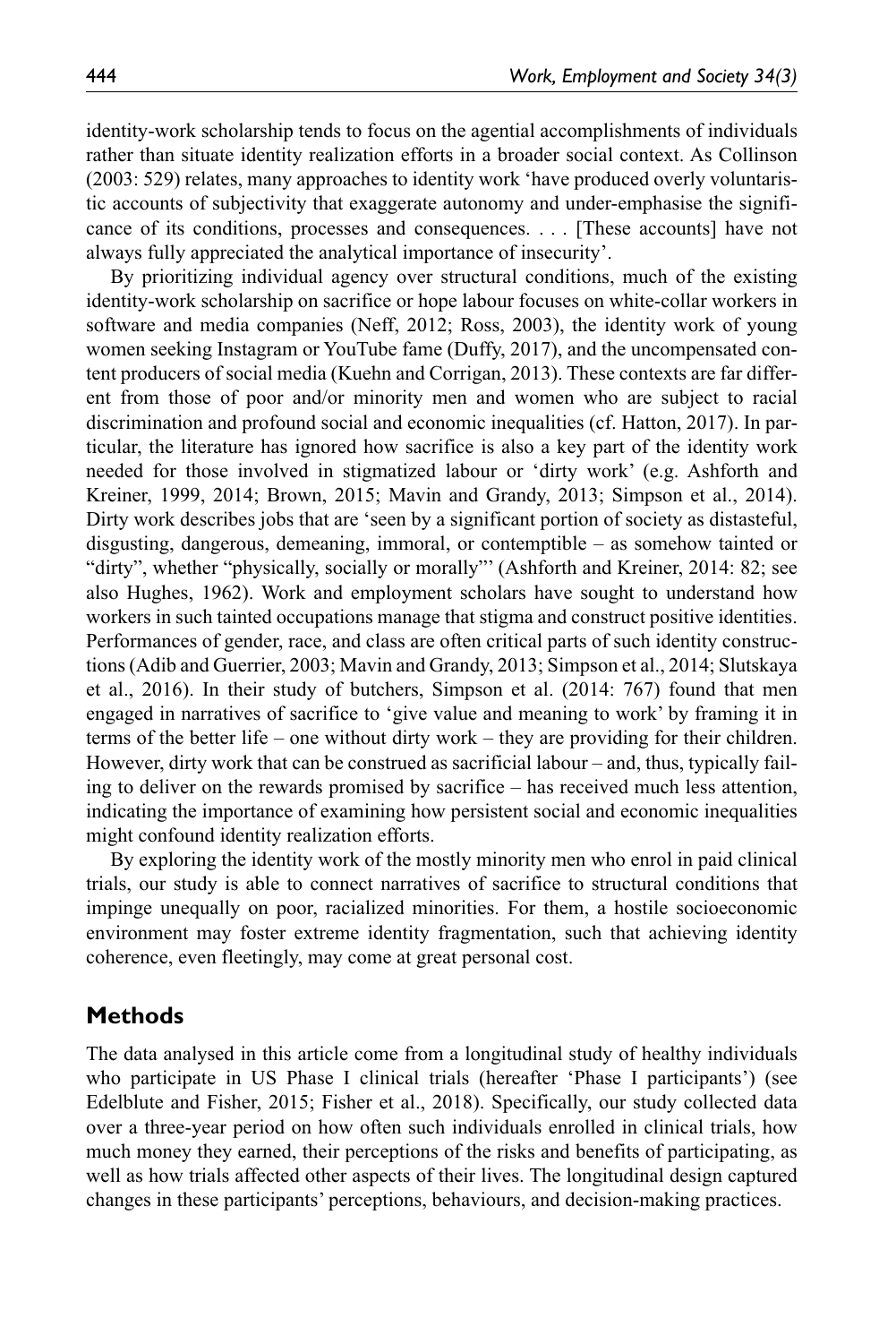Individuals were recruited to participate in our study in 2013 while they were enrolled in a clinical trial at one of seven research clinics. To diversify our sample, we recruited a roughly equal number of people from the Western, Midwestern, and Eastern USA. Anyone enrolled as a Phase I participant who spoke English or Spanish was eligible for our study. Members of our research team visited each clinic, explained our study, and invited participants to enrol. Approximately 90% of the people we approached joined and participated in an initial 'baseline' interview, and we retained 92.2% of our sample over the study's three years.

Highly representative of the population (Fisher and Kalbaugh, 2011), our sample of 180 Phase I participants was comprised predominantly of male participants (74%) selfidentifying as racial and ethnic minorities (40% black, 21% Hispanic, 7% more than one race, 5% as Asian, Native Hawaiian or Pacific Islander, and 1% as American Indian). More than 60% of our participants were between the ages of 30 and 49 years, while 22% were between the ages of 18 and 29 years. The vast majority of individuals (78.9%) had participated in at least two Phase I trials and more than half had participated in five or more trials, indicating that this was a repeated source of income for them. After enrolment, participants were randomly allocated to a full-participation arm  $(n = 146)$  and a control arm  $(n = 34)$ . Members of the full-participation arm were interviewed five times, whereas members of the control arm were interviewed twice (i.e. at the start and end of our study).

Our dataset includes 736 interviews, each with an average duration of 68.5 minutes. Although questions varied depending on the interview wave, participants were consistently asked about their clinical trial experiences, motivations for trial enrolment, their perceptions of trial risks and benefits, and their expectations about future trial participation. We also asked questions about participants' employment history, education, and family life. All interviews were audio-recorded and transcribed before being coded by two research team members. We used abductive analysis (Tavory and Timmermans, 2014) that allowed us to identify emergent themes while also being guided by a priori topics stemming from our larger project aims and by prior research on this population.

Relevant to this article, participants' narratives of sacrifice emerged organically and unprompted, often manifesting as forms of identity work to explain their involvement in clinical trials. To further analyse this theme, we systematically identified in our coded excerpts examples of sacrifice, which we then categorized into different types of sacrifice (cf. Charmaz, 2014). Rather than rely on coded excerpts only, we used participants' transcripts as a whole to situate examples of sacrifices associated with their clinical trial participation into their broader lives. We also traced participants' narratives over time by reading their transcripts chronologically to identify both their material progress toward stated goals and any changes to their stories of sacrifice during this three-year period. In the analysis that follows, we draw upon all waves of interview data, and we use pseudonyms to ensure confidentiality.

#### **Clinical trials as sacrificial labour**

Participants in Phase I clinical trials are technically independent contractors who provide access to their bodies to test the safety and tolerability of investigational drugs in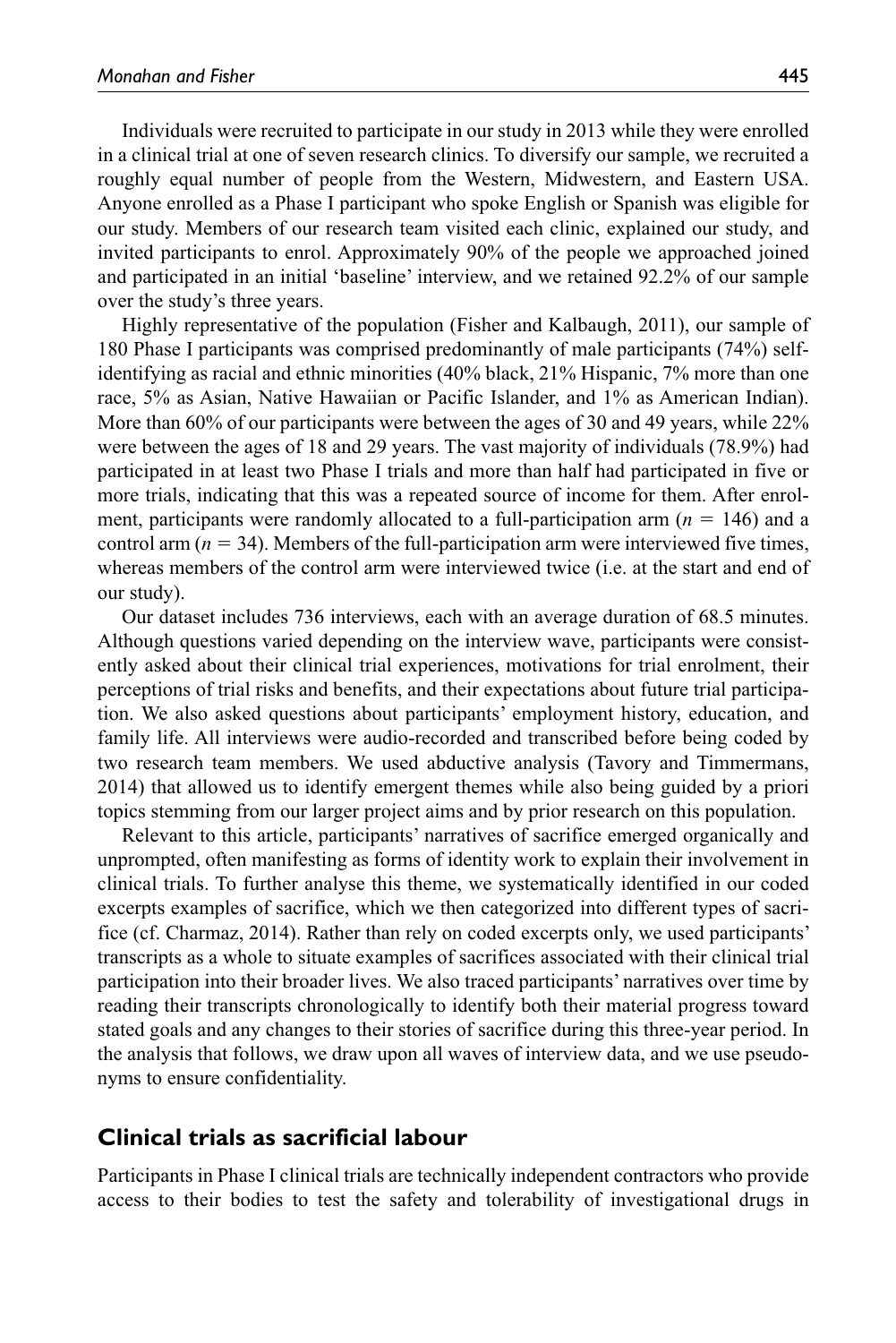exchange for financial compensation, which may be up to several thousand dollars for a multiple-week confinement study. During such studies, participants cannot leave the research facility, are dosed with an investigational drug (or placebo), and are subjected to frequent procedures (e.g. blood and urine collection; vital signs assessment; heart monitoring). Participants are also asked to report on any bodily changes they experience. Although death is an incredibly rare occurrence, there are health and bodily risks inherent in clinical trial participation. Beyond the bodily risks, Phase I participants also give up freedom of mobility while they are confined in clinics for studies; favourite foods and beverages as dictated by study protocols (e.g. coffee, alcohol); social networks and relationships, which are attenuated by their conspicuous absence at family or social functions; and the possibility of pursuing other employment or educational goals because of the unpredictability of their schedules or the confinement requirements of their clinicaltrials work.

The socioeconomic backgrounds of Phase I participants vary, but most are minority men who face persistent economic insecurity from unstable employment (Monahan and Fisher, 2015). These workers provide a form of 'clinical labour' for the biomedical industries (Cooper and Waldby, 2014). The payment Phase I participants receive for such labour prompts many to enrol serially in trials, with some proclaiming themselves to be professional 'lab rats' or 'guinea pigs' (Abadie, 2010). Projections of future selves figure prominently in Phase I participants' decisions to participate. Some wanted to become music promotors, others to open up dollar stores, and others to become real-estate speculators, among many other aspirations. Indeed, most in our study pursued clinical trials in the hopes of securing future financial stability so they would not need to continue study participation. Many were also explicitly trying to break their dependence on conventional labour markets from which they were largely excluded due to limited formal education or a history of incarceration. Others, especially those involved in creative work (such as artists, photographers, and musicians), were chasing their professional dreams but not regularly able to pay their bills. Although clinical trials were often supposed to be a temporary mechanism to get ahead, many in our study found instead that this work derailed them from the futures they most desired.

#### *Health concerns*

Knowing that all Phase I trials have bodily risks, many participants voiced concerns about potential long-term health effects, particularly from continued enrolment over many years. Here, a sense of sacrifice manifested on multiple levels, including one's health and the health of one's future children. On the level of their own health, participants regularly developed 'routine' side effects while in the clinic (e.g. headaches, nausea, diarrhoea, dizziness). These symptoms might have been dismissed as temporary, but they also culminated in a growing awareness of the toll investigational drugs could have on their bodies over time. As Tina, a white woman in her 50s, stated: 'I don't think anyone will tell you with a straight face they don't feel that there's a pretty significant risk to their health' (1 year). For those engaged in Phase I participation as their occupation, health trade-offs quickly became apparent. For example, Victor, a black Nigerian man in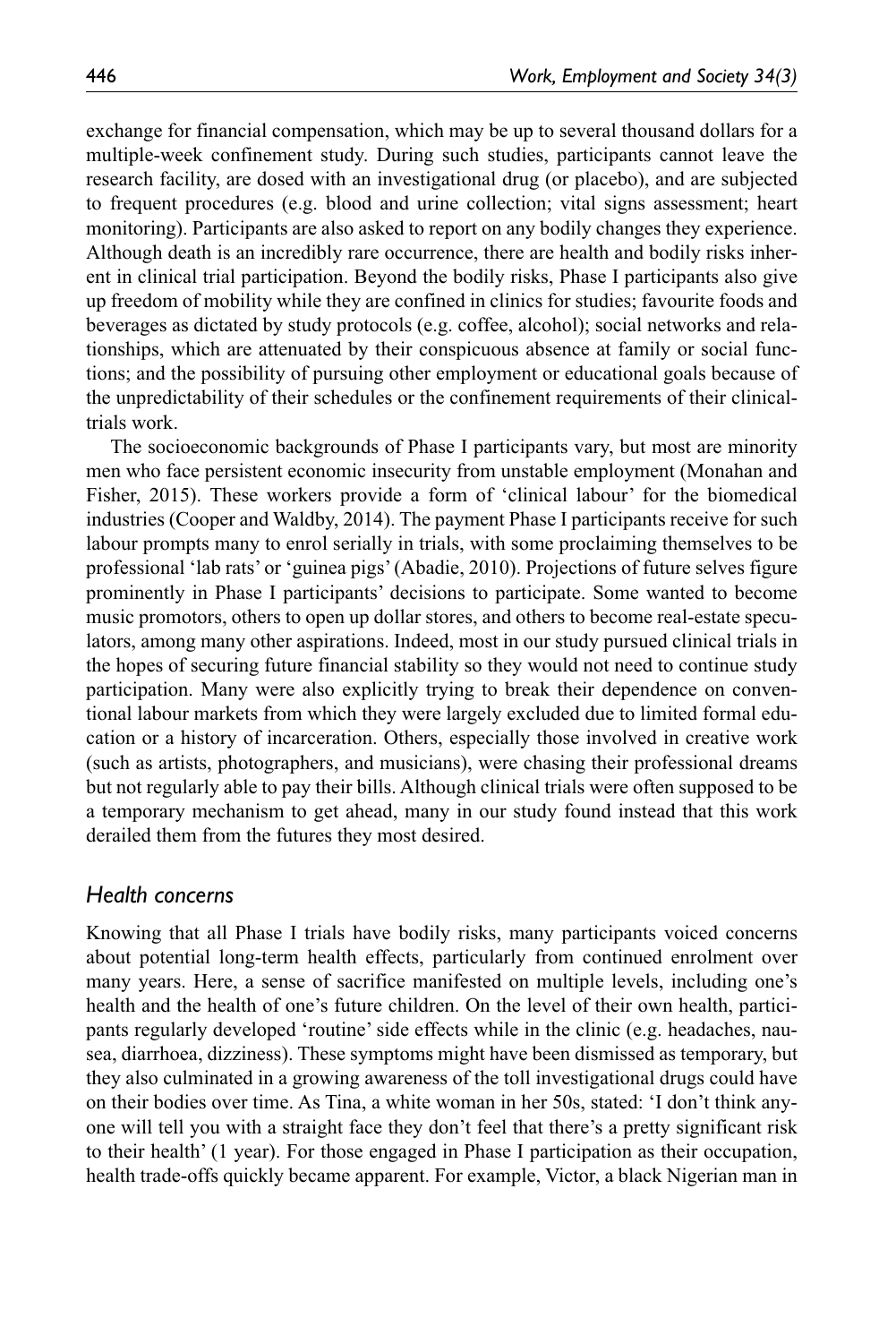his 40s, had found especially worrisome his weight gain, as his full-time study enrolment prevented him from exercising:

I honestly don't think it's worth it. You know, 'cause . . . from when I started doing clinical trials until now, I gained 20 pounds. . . . I gained a lot of weight, and I could see myself gaining weight because every time you go for a trial, they weigh you. . . . If you do it full-time, you don't have time to do like a vigorous exercise that helps you lose weight. (baseline)

In this instance, pursuit of clinical trials exposed Victor to health risks that were not directly tied to the trials themselves but were a function of altering his lifestyle.

Others perceived health sacrifices as violating their personal responsibility to safeguard their bodies. Willie, a black man in his 30s, illustrates how a sense of spiritual compromise can create identity friction for religious participants:

It [clinical trial participation] compromises my religion because when you're doing that, you're invading your temple when they're constantly sticking you with needles, that's one. And then, two, when you're consuming the medication, you know, you're taking in something that could be damaging it [your temple]. . . . It's a sin. . . . You sin, but . . . you need to repent and you need to let it go and not to keep doing it over and over again. (1 year)

These individuals recognized that clinical-trials work conflicted with their values, particularly those concerning the integrity and health of their bodies, yet they continued to enrol in studies. By grammatically distancing themselves from the harm – that affects 'you' not 'me' – or by identifying with projections of future, cleaner, repentant versions of themselves, they could temporarily manage the cognitive dissonance engendered by their labour practices.

Many Phase I participants focused on the appearance of health to gauge the long-term toll that clinical trials could take on their bodies. Oscar, a Hispanic man in his 30s, described a long-standing Phase I participant with an online presence, using that person as a cautionary tale for what might happen to other participants:

And you seen that guy's face, right? It's this Chinese guy, and he looks like he had a stroke, right? Like half his face is just falling off. I'm like, 'Oh my God', and he looks like the type of guy that you would think of that does a lot of studies. I guess his body's just completely giving up, I mean, starting with his left side, no doubt moving on to the neck. I was like, 'Oh my God, I don't wanna like look like this'. (2 year)

As key identity-work modalities, oppositional framings (Ybema et al., 2009), as well as the use of humour (Fleming and Spicer, 2003), allowed these workers to differentiate themselves. Thus, the depiction of others who did not escape the industry in time served as a way to assert difference but also as a reminder that they should avoid that pitfall by limiting their clinical-trials work.

The effects of investigational drugs are, by definition, unknown. This fact introduced unsettling emotional and ethical tensions for participants with respect to the responsibility they felt for the health of future children. Some men became extremely tense as they discussed their worries about low sperm counts or birth defects. Some women, by contrast,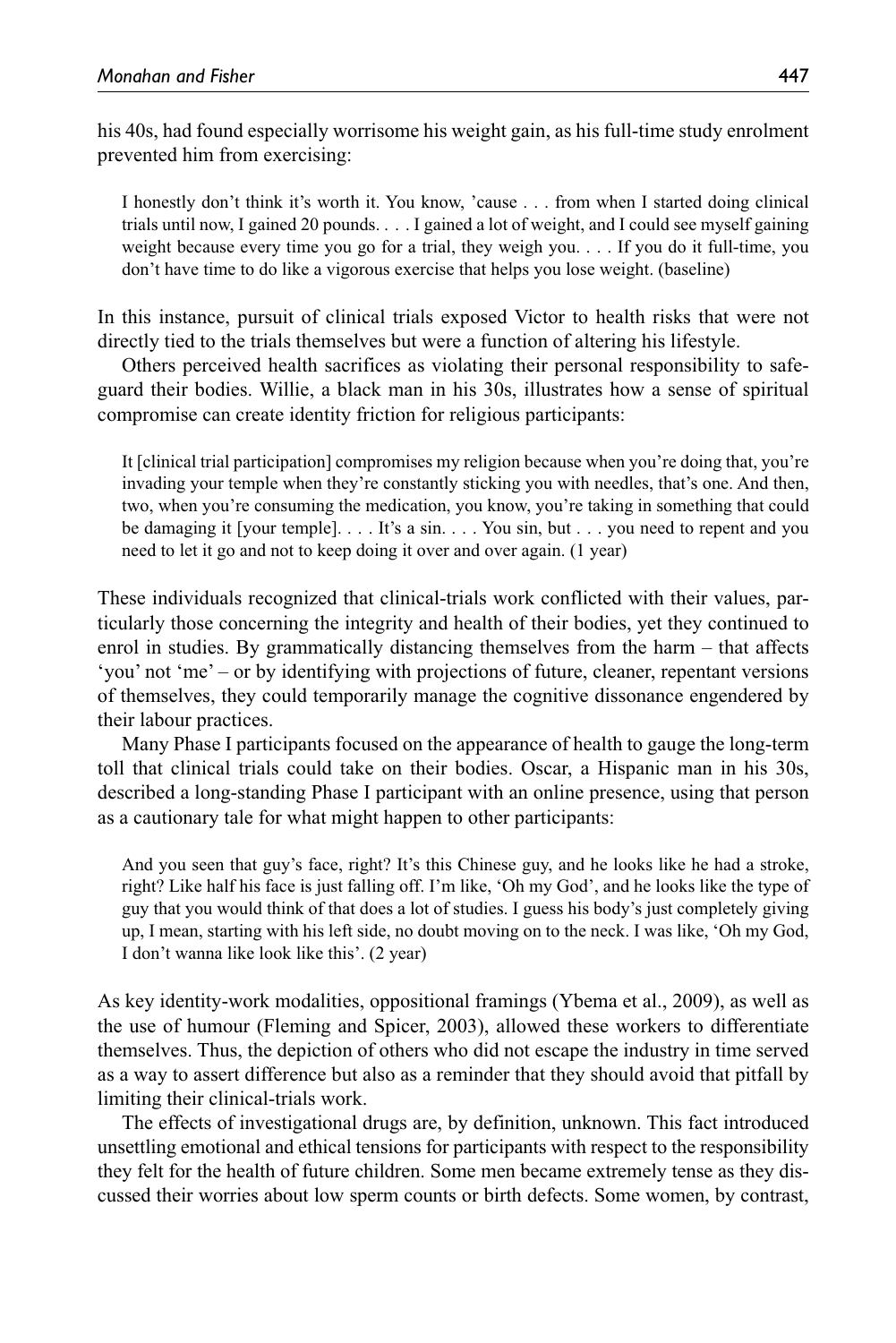communicated a haunting sense of guilt as they contended with the reproductive repercussions of drug studies. For instance, Becca, a white woman in her 30s, declared, 'I don't really want to do anything that impacts, you know, my reproductive system. I haven't had any kids yet, so I want to make sure that's not at all-, not compromised' (1 year). Two years and two miscarriages later, Becca related,

I guess I really started thinking more about how it affects you later on in your life, with all the medical issues I've been having now [i.e. the miscarriages]. . . . I hate to think negatively about it, but, I mean, there's always the possibility that one of these trials affected me carrying a child. But I prefer not to think about it. (3 year)

Clearly, the potential sacrifice with this example was more than just the future health of a child, but perhaps with foetus viability in the first place, which was a thought that threatened this woman's projection of her future self as a mother.

#### *Compromised social life*

In becoming professional Phase I participants, individuals developed an awareness of the significant cost this work has on their relationships with others. There is a social cost partly because enrolment in experimental drug studies is a form of stigmatized dirty work and because it pulled them away from quotidian social events, such as playing sports, helping their children with homework, or attending weddings and funerals, just to name a few. Even as they became further synchronized to the rhythms of clinical trials and embedded in their culture, participants framed this work as temporary in order to eschew a self-identity that cast them as tainted, unreliable, or uncaring.

Phase I participants felt the stigma of their work most acutely when dating. For instance, some complained about the unsightly needle marks on their arms from so many blood draws, which they worried would falsely communicate to others that they were intravenous drug users. Others fretted that they would be judged and seen as deviant. As Rob, a Native Hawaiian in his 40s, confessed: 'Yeah, it's embarrassing. I mean, you know how hard it is for me to actually go on a date? . . . Like, what woman or what girl would go out with me right now, because, you know, of what I do? Zero. Zero' (baseline). This fear of what others might think led many to conceal their participation from others, especially by avoiding new intimate relationships within which the nature of their work might be impossible to hide.

According to our informants, though, perhaps the biggest obstacles to romantic relationships were their work schedules. These schedules were simultaneously demanding, with lengthy clinic confinements, and unpredictable, with studies being offered without much advance notice. Florence, a black woman in her 40s, likened the work to the clandestine operations of those in a government spy agency:

I don't think you should get into relationships because you're gone, here, there, and there. Long periods of time too. You can't build a bond or a relationship like that, so it is socially kinda hard. . . . We have to have no ties, like someone who's in the CIA [US Central Intelligence Agency]. (baseline)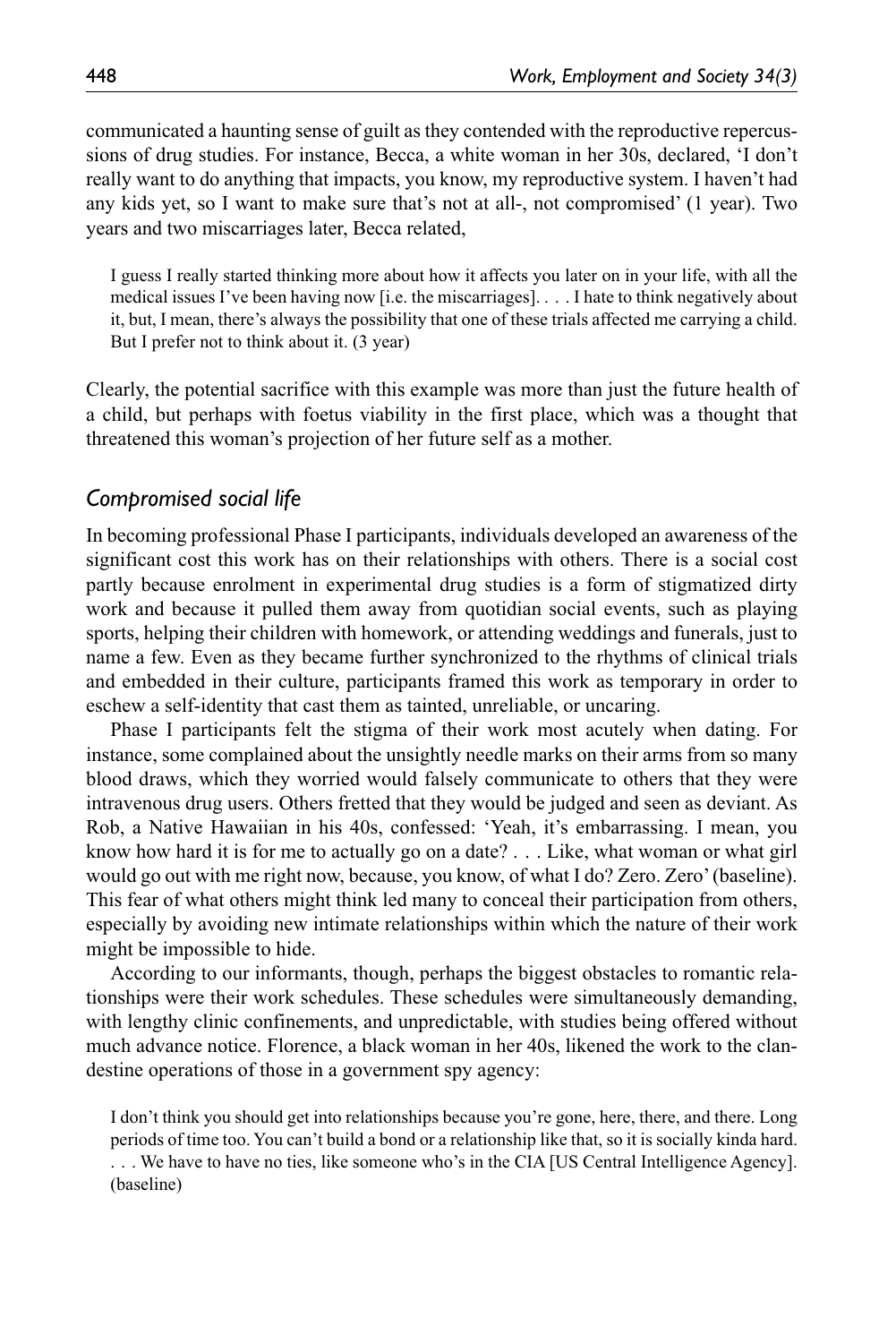Others concurred, noting that the schedule demanded they neglect their relationships to take the work seriously.

Likewise, friendships unravelled when Phase I participants repeatedly missed events – such as New Year's Eve parties or Fourth of July celebrations – and simply spent less time with those in their social networks. This realization had the effect of frightening those who perceived this transformation, as Peyton, a black man in his 40s, bemoaned: 'You gotta change your whole life. Like, for real. Like, if you constantly doing this, what damn personal life do you have?' (baseline). It was the process of becoming and identifying as a 'study participant' that necessitated these sacrifices. Where they might have initially thought of clinical trial participation as a temporary gig to pay the bills or make some extra spending money, and many still did approach the work this way, those who professionalized and earned the most income through clinical trials attenuated their social networks in the process.

However, the ways professionalized participants ended up neglecting their families, and especially their children, were what seemed to trouble them the most. As with other 'extreme' jobs (Gascoigne et al., 2015), parents shared their guilt about missing their children's birthday parties, Halloween festivities, school performances and events, and so on. Trying to explain her absence to her daughter, Rachel, a black single mother in her 30s, recounted,

It's hard 'cause she's only seven, . . . and she don't understand it. She don't know where I am, and I was like, 'I'll be back in 14 days'. She was like, 'Where you going?' I was like, 'To take care of some business'. So, it's really hard, yeah [*sniffles*]. (baseline)

The difference here between Phase I participants and many other working parents is the time spent away for each study. Orlando, a black man in his 20s, provided one distressing example. While confined in a study, his four-year-old son had a kitchen accident that left him with second-degree burns on his chest. His son's mother texted him a photograph of his son's injury, suggesting that she did not need to take him to the hospital. Only a 15-minute drive away, Orlando agonized over whether he should leave the study and forfeit his compensation: 'When she sent me that picture, it almost-, it was bad. . . . I was getting ready to leave 'cause . . . I thought it was third-degree burns' (baseline). He stayed but could not escape the guilt he felt about that decision as well as from his belief that the accident would not have occurred had he not been in a study:

Those are the only issues you face when you're in here, your kids, because no one protects them more than you do. . . . That would've never h- [*voice cracks*], I'm not going to say it never would've happened with me, but I just don't-. Well, I *will* say it never would've happened to me. That would have never happened, especially how it happened. (baseline)

Like Orlando, most parents expressed self-reproach about not being present for their children. Nonetheless, they tried to rationalize their decisions to prioritize the income that studies provided as being for the good of their families.

These individuals embodied the professional identity of Phase I workers through the process of making sacrifices to their social lives (dating, friends, family). Unlike other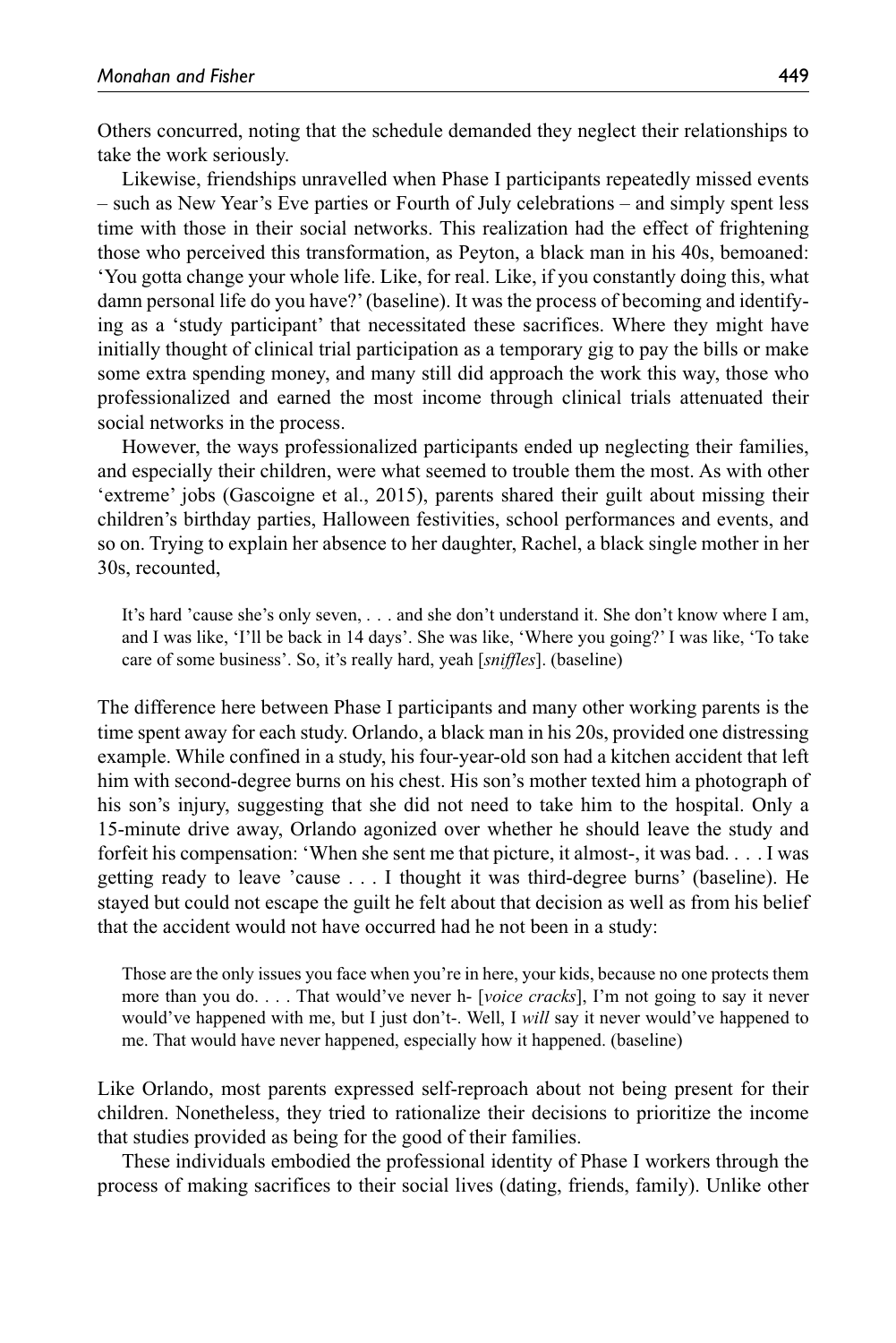workers who bond over their dirty work (Ashforth and Kreiner, 1999; Simpson et al., 2014), many of our informants voluntarily distanced themselves from others, leading to feelings of social exclusion and remorse. Once they made decisions (e.g. stay in the clinic instead of leave) and gave up things that were important to them, this solidified their commitment to making this form of work functional for them. This commitment, however, created identity dissonance when they saw themselves as good parents. For example, Orlando could not help but see his absence from home as being in conflict with how he would characterize good parents. Through sacrifice, he and other such workers sought the financial stability that would someday allow them to prioritize differently and make decisions that would align better with how they would like to see themselves. Thus, as the next section will explore, there is a temporal dimension to this identity work: their future selves are supposed to redeem their present ones, but that is seldom the outcome.

## *Getting stuck*

By prioritizing studies as a primary source of income, Phase I participants simultaneously foreclose other avenues for career or educational advancement. The clinical-trial schedules, in particular, allow no flexibility. If Phase I participants leave before the completion of a study, they will receive only a fraction of their pay (or nothing) and will not be allowed to return for that study. As one would expect, such behaviour would also mark these participants as unreliable, most likely jeopardizing their inclusion in future studies at, and income from, the same clinic.

In adapting to these constraints, many participants found themselves further dependent on drug studies because their other – and often preferred – opportunities became more difficult to pursue. Virgil, a black man in his 20s, criticized his choice to prioritize clinical-trials work over conventional labour:

I put all my attention and energy into getting into another study, then I pass up on [other] work in between . . . and it's taken months and months [to get in a study]. All the while I'm losing in the long run because I'm passing off consistent money for the hopes of this big money. (3 year)

With a growing disillusionment over time in clinical-trials work, many participants felt disappointed that they had postponed or given up on goals they found meaningful. For instance, Charlie, a white man in his 40s who identified as an actor, similarly complained that he could not take any auditions because of scheduling conflicts or even the possibility of such conflicts: 'Like, I'm an actor. Okay, "You want to do a play?" Well, it's kind of hard to sign up for a play when you don't know . . . what's coming up with studies. . . . I am fed up. I mean, look, my life, this is not what my life should be either. This is all-, [*bellows*] it's all a mistake!' (2 year). Similarly, Calvin, a black man in his 30s, whose dream was to become a firefighter, successfully passed his test for a fire department position and received an acceptance letter by mail, but because he was confined in a 25-day study when the letter came, he missed his reply date and lost the position (2 year). For most people engaged in this work, regardless of career aspirations, study confinement interferes with them interviewing for other positions. Thus, being a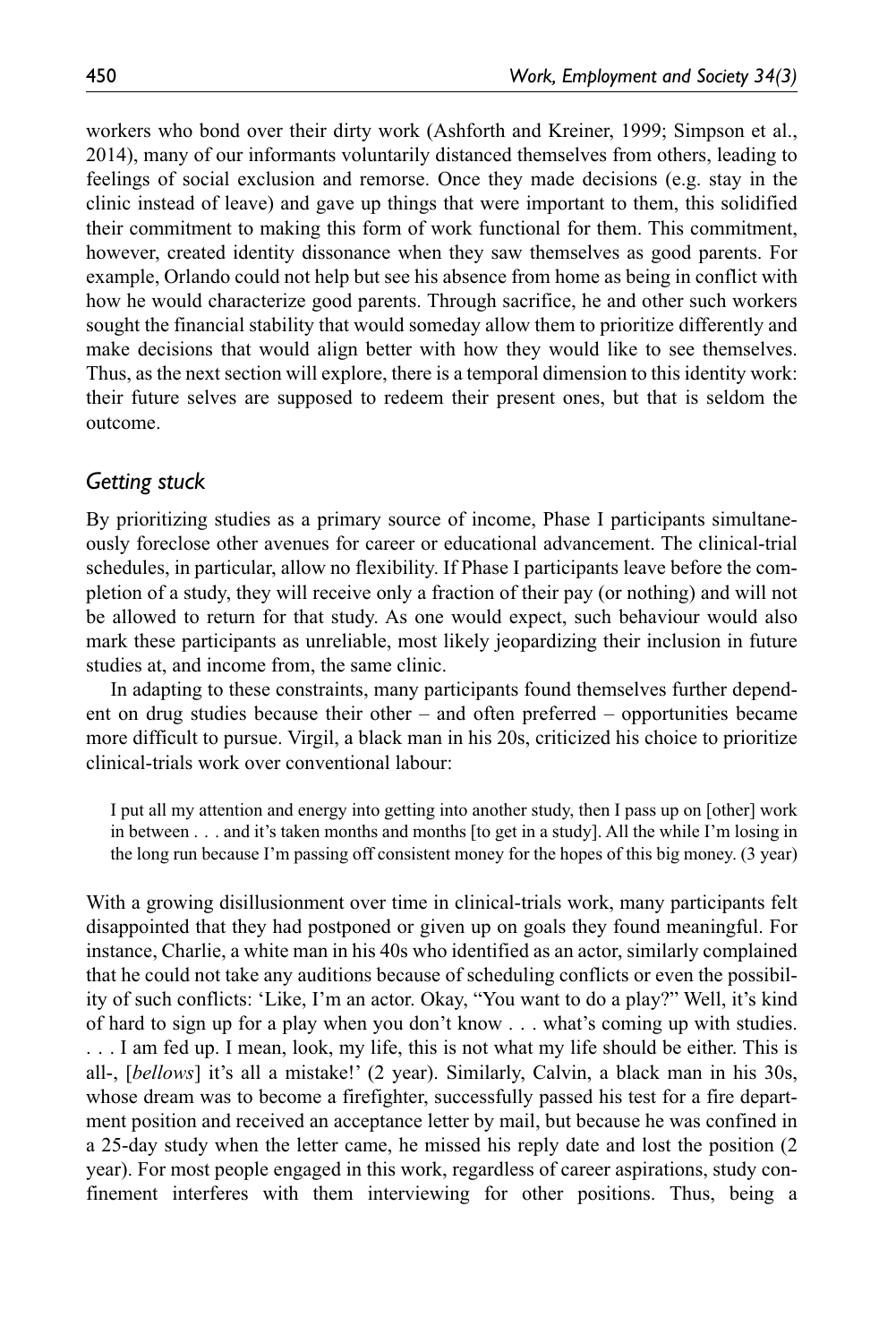professional Phase I participant imposed its own currents, pulling people back into that work even when they grasped for something else.

Phase I participants are undeniably cognizant of getting stuck. In one poignant example, when we first met Michael, a black man in his 30s, he had recently purchased an investment property with the intent of fixing it up and renting it out, providing him with 'residual income' so he could pursue a music career full time. At each subsequent interview, he spoke about how he expected to finish repairs on the building within two to three months so he could rent out the two units. Nonetheless, at the conclusion of our data collection three years later, he was still no closer to actualizing that goal, in large part because making ends meet with clinical-trials work interfered with his planned renovations. Not long after buying the property, he stated his plight lucidly:

I'm being pulled away from what initially I aimed to do. . . . I'm just going to try to ride this [clinical-trial] train, you know, for a little while longer. I mean . . . I'm getting close to being done. I mean, this property is bought and paid for. . . . So I'm looking to get that kind of rent out and everything, kind of move forward. (6 month)

Eighteen months later, when he was still no closer to his goal, he lamented:

You're constantly getting stuck, you know. [*laughs*] . . . I'm just burnt out on it, to be honest with you. I'm really burnt out [on clinical trials]. It's just sitting in there [in the clinic] and-. It's okay, the money is cool, but it's like at what cost is your freedom and just living life? . . . You're stuck in this facility. (2 year)

This sentiment was echoed by many others too, especially others like Michael who had entrepreneurial objectives. Awareness, for them, culminated not in a recognition of postponed dreams, necessarily, but in one of altered ambitions. Roman, a black man in his 30s who initially wanted to save up to purchase and run a corner store, summed up the psychic and somatic weight of such a sacrifice:

But my motivation before was good: honest money so I can get ahead so I can get a business, you know? So, my motivations have changed, and because my motivations have changed, I think my body is just like, you know, tired. (2 year)

In giving up on his entrepreneurial identity and simply choosing clinical trials to make ends meet, Roman found the sacrifice harder to justify and sustain. Even if not an explicit articulation, Roman recognized that the sacrifice was not converting into his imagined future self and that ultimately he might have nothing to show for his involvement in this labour market.

# **Discussion**

Whereas much of the literature on identity work emphasizes the ways individuals deploy discourses to construct a stable sense of self within organizational contexts (e.g. Mumby, 2005), our data point to the identity work that individuals must do as they grapple with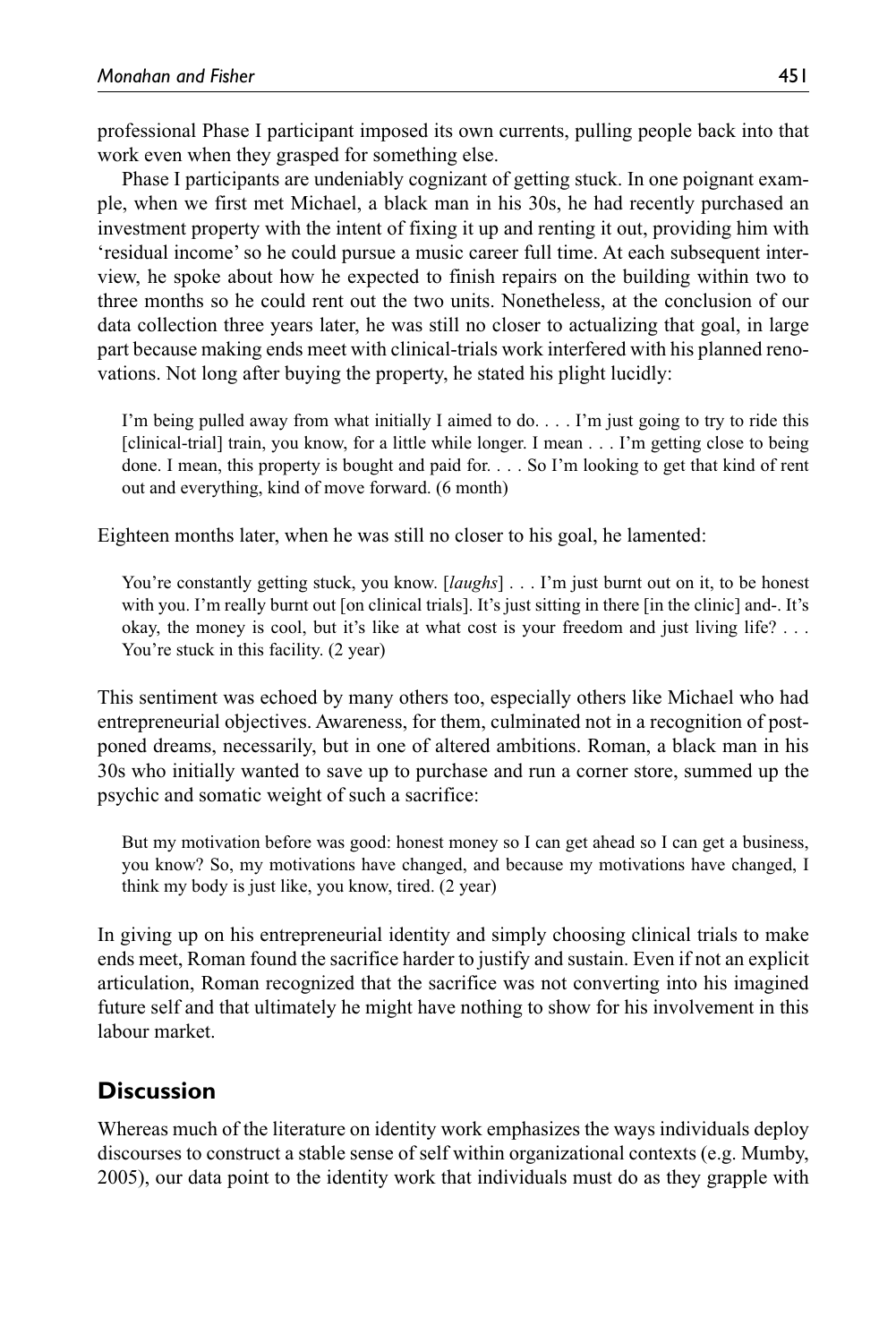the tensions and fragmentations inherent in sacrificial labour relations. Challenges to identity constructs are not generated by workplace stress or transitions, per se, as is the case with many other treatments of identity work (Brown, 2015; Ybema et al., 2009), but instead by persistent structural insecurity, social marginalization, and racial exploitation. In the face of these challenges, workers such as those in our study must reconcile themselves to *present* conditions of identity incoherence, dedicating themselves instead to fabricating visions of coherent and desired *future* selves.

Although our data pertain to what might be construed as an extreme or limit case of sacrificial labour, we would expect to find similar dynamics and outcomes with other instantiations. Unpaid internships or volunteer work, for instance, adhere to similar patterns of transforming what previously was an optional work experience (or work-on-theself experience) into an expectation for prospective employees to prove their competitiveness and worthiness for scarce paid positions (Smith, 2010). If one approaches these short-term sacrifices instrumentally, perhaps they can be leveraged to achieve longer-term vocational success, provided that one has the requisite socioeconomic advantages to make such a conversion possible. If one falls into a pattern of accumulating such compromising 'experiences' one after the other, or elects to stick with one because it is easier than continuing to bounce among them, this could easily translate into a comparable case of sacrificial labour. With the growth of the gig economy and prevalence of other short-term contract work, we would predict that variations of sacrificial labour would become the norm, as individuals' entrepreneurial dreams are cultivated and harnessed for organizational gain.

That said, social inequalities must be taken into account in analysing the implications of sacrificial labour for different groups. Other recent literature on future-oriented identity projects, for instance, reveals the importance of relative economic stability and adequate cultural resources in establishing and maintaining a sense of identity coherence. Thus, in Duffy's (2017) study of mostly white, middle-class young women striving to establish careers as online celebrities, their 'aspirational labour' colonized their lives in sometimes destructive ways, and even the few who achieved objective measures of success could have misgivings about the artificiality of their personal 'brands'. Still, these women were able to enact a project of self-definition and convince themselves that it was largely on their terms. Scholarship on knowledge or creative workers similarly stresses discourses of agency and reflexive choice as workers chart their courses through precarious options, even if those discourses actualize a sense of struggle rather than success (e.g. Beech et al., 2016; Neff, 2012). By contrast, our informants, who suffered from more profound social and material inequalities, were unable to even pretend that they could set the terms for their identity construction or maintain a sense of identity coherence as they pursued their entrepreneurial ambitions.

By developing the concept of sacrificial labour, our contribution to the identity-work literature centres on this unresolved dissonance between present and future selves within conditions of profound structural insecurity. First, projections of one's future self serve as a problematic identity resource. This outcome is especially true when these projections compel individuals to adopt present identities that they find morally or socially compromising. The Phase I participants in our study sacrificed aspects of their health, social lives, and alternative employment prospects, along with years of their lives, trying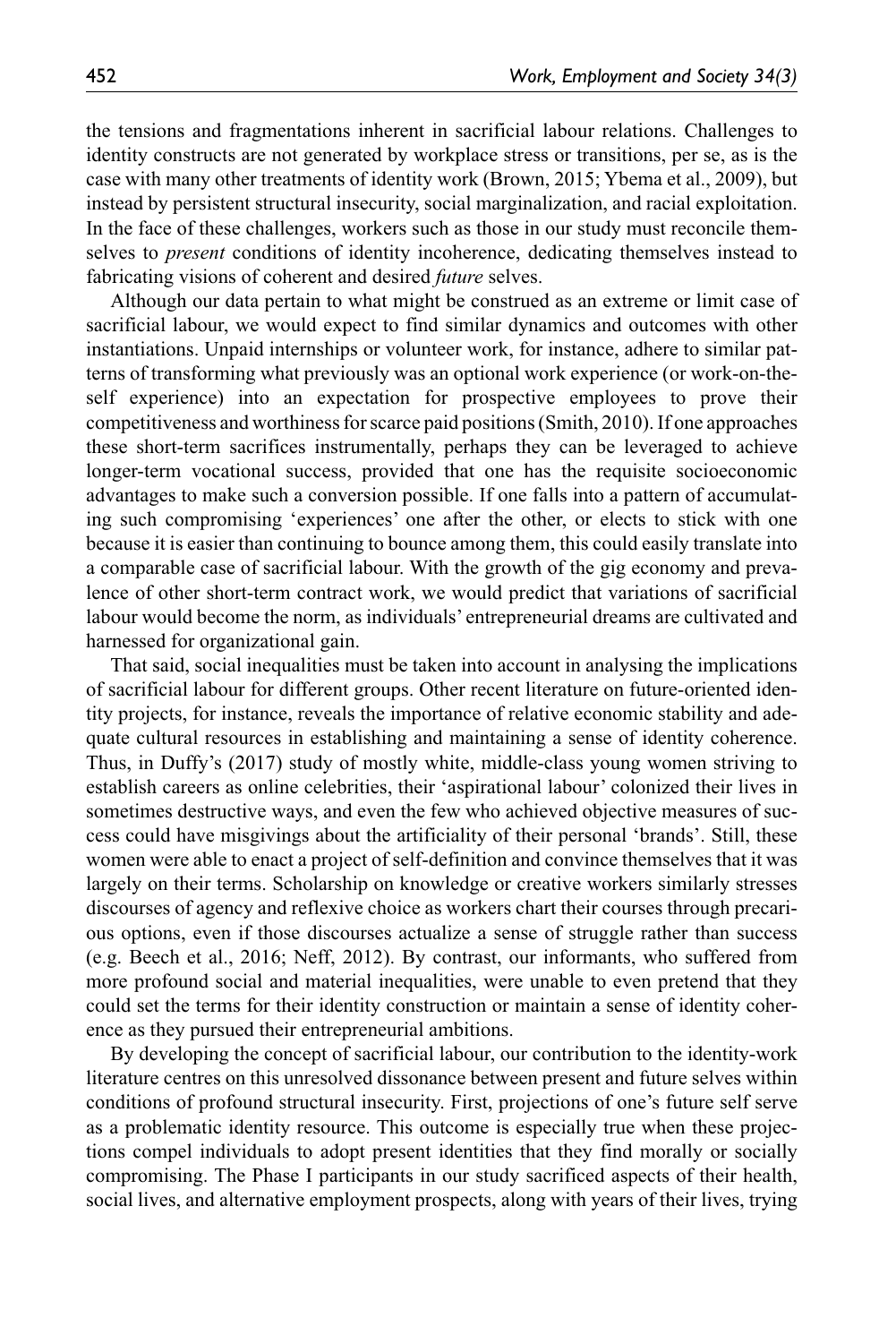to use drug studies as a springboard for a better life. Unlike other occupations where people make significant compromises to align their identities to the missions and cultures of organizations, such as professional athletes (Brown and Coupland, 2015) or rescue workers (O'Toole and Grey, 2015), Phase I participants exist within a state of organizational 'miasma' (Gabriel, 2012), or persistent identity fragmentation that is tainted by shame, depression, guilt, and feelings of inadequacy. This also indicates that when dirty work fails to deliver on the rewards that justify the labour (Ashforth and Kreiner, 1999; Simpson et al., 2014), sacrifice might become an insufficient narrative for workers to manage their identities. On the whole, they experience identity strain in the present when they witness themselves doing things that do not match with their selfconceptions (e.g. a responsible and loving father not leaving the clinic to be with his severely burned four-year-old son or an entrepreneur failing to complete a real estate project he had started). After years of participating in clinical trials, many convey a sense of depression and dismay at who they have become: people who sacrificed greatly and have very little to show for it, people who are professional 'lab rats' for the pharmaceutical industry (Fisher, in press). Still, identity incoherence and anxiety persist, even amid scaled-back dreams, as participants keep fanning the embers of their sought-after futures.

Our second contribution to the identity-work literature is to theorize the ways that racialization, social marginalization, and persistent structural insecurity fundamentally erode identities and constrain possibilities for identity recuperation. Sacrificial labour might manifest more generally when structural conditions undermine workers' chances to get ahead regardless of – or even because of – what they give up for the promise of a better future. Black and brown bodies may be the most marginalized and dispensable within neoliberal capitalism, but they are nonetheless vital for the maintenance of service-sector economies, which depend on the material labour provided by such workers (Bonacich et al., 2008; Wacquant, 2009). This pattern is affirmed in Phase I trials where most healthy volunteers are poor minority men with few prospects for advancement within the 'knowledge economy'. Thus, situating Phase I participants in the context of exploitative labour relations, the marginalized participants in our study can be said to serve as sacrificial labour for the production of clinical data, which pharmaceutical companies convert to intellectual property they can profit from. Medical researchers have long exploited minorities and impoverished groups in the interest of developing therapies to which these groups often have limited access (Washington, 2006), and trial participation continues to be racialized even as a new form of work.

## **Conclusion**

Sacrificial labour is a mechanism by which individuals align their identities to the needs of organizations and forfeit things that are important to them for the unlikely chance of actualizing idealized visions of their future selves. In the process, people become further committed to the forms of employment that demand self-sacrifice, while their long-term aspirations become more elusive and their identities must be recalibrated to match their present conditions.

By enrolling in clinical trials, Phase I participants engage in a form of sacrificial labour, voluntarily risking their health and social relations while also compromising their dreams.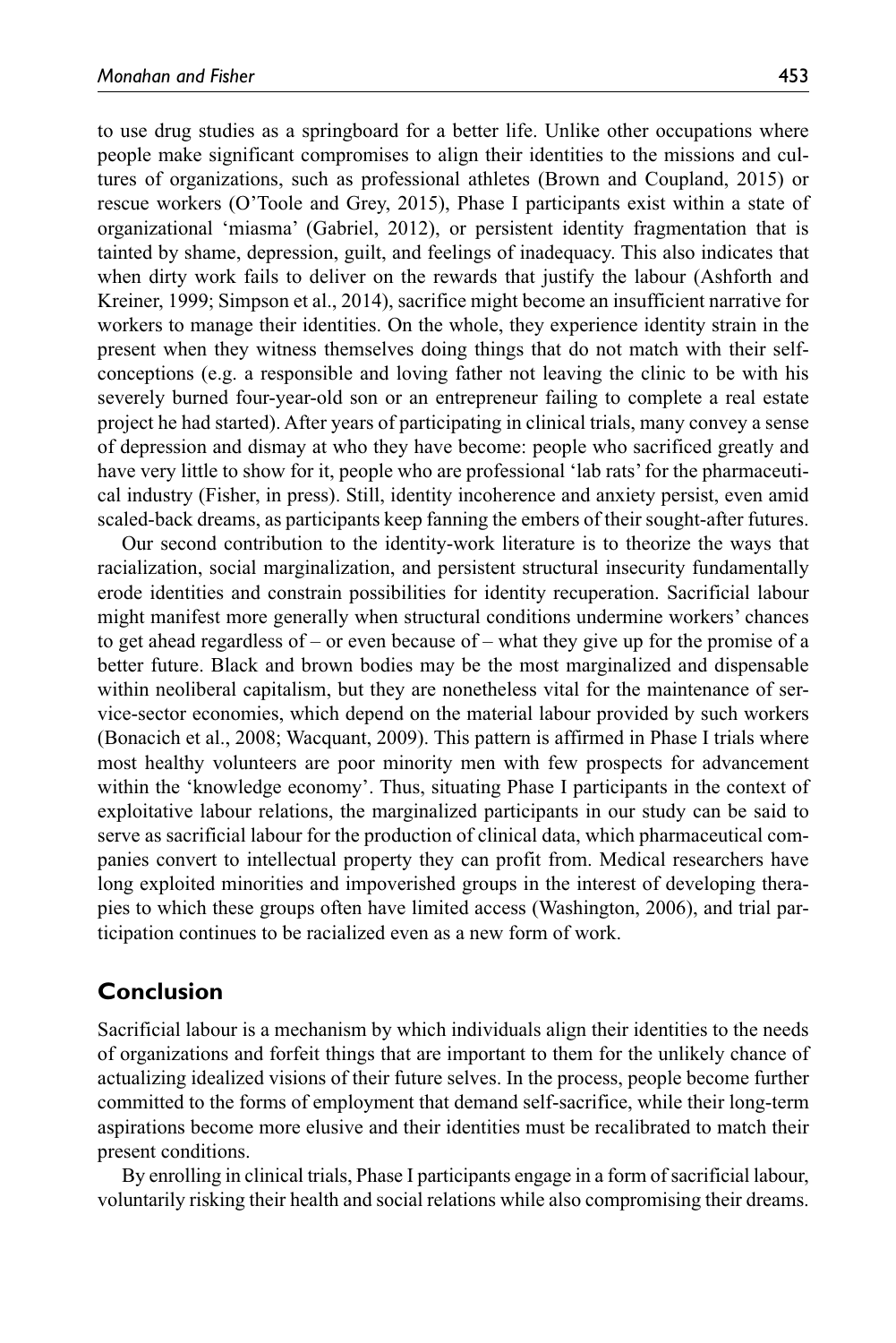While sacrifices may be required for most work, especially in economically precarious times, our data reveal that clinical-trials work as sacrificial labour can engender extreme internal identity conflicts on the part of individuals who feel that they are compromising their values or stalling their intended self-transformations. In acknowledging these sacrifices, participants reframed them, when possible, as temporary compromises necessary to achieve the visions they had of themselves as financially stable or professionally successful individuals who would have stronger ties with family and friends in the future. However, their idealized self-narratives became increasingly untenable when these workers began to confront the reality of their situations. Rather than creating identity coherence or stability, the result was more accurately one of tense contradictions between competing projections of future selves. The sacrificial labour of these racialized minorities degrades both their present and future identity projections while perpetuating dissonance between them. In the end, they have little to show for their labour; they are used up.

#### **Funding**

The authors disclosed receipt of the following financial support for the research, authorship, and/ or publication of this article: This work was supported by the National Institute of General Medical Sciences (NIGMS), US National Institutes of Health (NIH) (grant number R01GM099952).

#### **References**

- Abadie R (2010) *The Professional Guinea Pig: Big Pharma and the Risky World of Human Subjects*. Durham, NC: Duke University Press.
- Adib A and Guerrier Y (2003) The interlocking of gender with nationality, race, ethnicity and class: the narratives of women in hotel work. *Gender, Work & Organization* 10: 413–432.
- Alberti G (2014) Mobility strategies, 'mobility differentials' and 'transnational exit': the experiences of precarious migrants in London's hospitality jobs. *Work, Employment and Society* 28: 865–881.
- Alvesson M and Willmott H (2002) Identity regulation as organizational control: producing the appropriate individual. *Journal of Management Studies* 39: 619–644.
- Alvesson M, Ashcraft KL and Thomas R (2008) Identity matters: reflections on the study of identity scholarship in organization studies. *Organization* 15: 5–28.
- Ashforth BE and Kreiner GE (1999) 'How can you do it?': dirty work and the challenge of constructing a positive identity. *Academy of Management Review* 24: 413–434.
- Ashforth BE and Kreiner GE (2014) Dirty work and dirtier work: differences in countering physical, social and moral stigma. *Management and Organizational Behaviour* 10: 81–108.
- Beech N, Gilmore C, Hibbert P and Ybema S (2016) Identity-in-the-work and musicians' struggles: the production of self-questioning identity work. *Work, Employment and Society* 30: 506–522.
- Bonacich E, Alimahomed S and Wilson JB (2008) The racialization of global labor. *American Behavioral Scientist* 52: 342–355.
- Brown AD (2015) Identities and identity work in organizations. *International Journal of Management Reviews* 17: 20–40.
- Brown AD and Coupland C (2015) Identity threats, identity work and elite professionals. *Organization Studies* 36: 1315–1336.
- Charmaz K (2014) *Constructing Grounded Theory*. Thousand Oaks, CA: SAGE.
- Collinson D (2003) Identities and insecurities: selves at work. *Organization* 10: 527–547.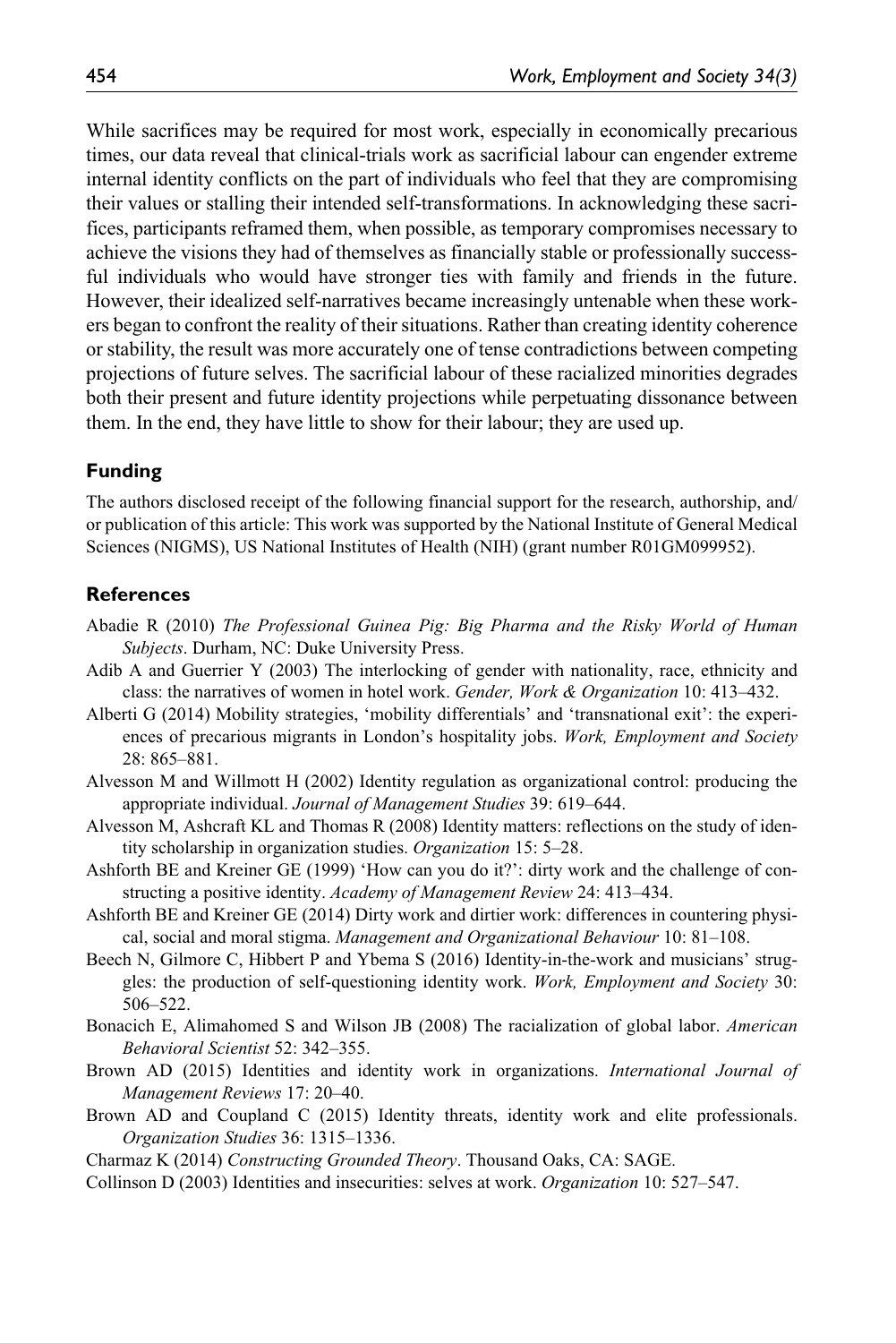- Cooper M and Waldby C (2014) *Clinical Labor: Tissue Donors and Research Subjects in the Global Bioeconomy*. Durham, NC: Duke University Press.
- Duffy BE (2017) *(Not) Getting Paid to Do What You Love: Gender, Social Media, and Aspirational Work*. New Haven, CT: Yale University Press.
- Edelblute HB and Fisher JA (2015) Using 'clinical trial diaries' to track patterns of participation for serial healthy volunteers in US phase I studies. *Journal of Empirical Research on Human Research Ethics* 10: 65–75.
- Fisher JA (in press) *Adverse Events: Race, Inequality, and the Testing of New Pharmaceuticals*. New York: New York University Press.
- Fisher JA and Kalbaugh CA (2011) Challenging assumptions about minority participation in US clinical research. *American Journal of Public Health* 101: 2217–2222.
- Fisher JA, McManus L, Cottingham MD, Wood MM, Monahan T, et al. (2018) Healthy volunteers' perceptions of risk in US phase I clinical trials: a mixed-methods study. *PLoS Medicine* 15: e1002698.
- Fleming P and Spicer A (2003) Working at a cynical distance: implications for power, subjectivity, and resistance. *Organization* 10: 157–179.
- Gabriel Y (2012) Organizations in a state of darkness: towards a theory of organizational miasma. *Organization Studies* 33: 1137–1152.
- Gascoigne C, Parry E and Buchanan D (2015) Extreme work, gendered work? How extreme jobs and the discourse of 'personal choice' perpetuate gender inequality. *Organization* 22: 457–475.
- Gill R (2016) Breaking the silence: the hidden injuries of neo-liberal academia. *Feministische Studien* 34: 39–55.
- Gill R and Pratt A (2008) In the social factory? Immaterial labour, precariousness and cultural work. *Theory, Culture & Society* 25: 1–30.
- Gregg M (2009) Learning to (love) labour: production cultures and the affective turn. *Communication and Critical/Cultural Studies* 6: 209–214.
- Gregg M (2011) *Work's Intimacy*. Malden, MA: Polity Press.
- Hatton E (2017) Mechanisms of invisibility: rethinking the concept of invisible work. *Work, Employment and Society* 31: 336–351.
- Hughes EC (1962) Good people and dirty work. *Social Problems* 10: 3–11.
- Johnston DD and Swanson DH (2006) Constructing the 'good mother': the experience of mothering ideologies by work status. *Sex Roles* 54: 509–519.
- Knights D and Clarke CA (2014) It's a bittersweet symphony, this life: fragile academic selves and insecure identities at work. *Organization Studies* 35: 335–357.
- Kuehn K and Corrigan TF (2013) Hope labor: the role of employment prospects in online social production. *The Political Economy of Communication* 1: 9–25.
- Mallett O and Wapshott R (2015) Making sense of self-employment in late career: understanding the identity work of olderpreneurs. *Work, Employment and Society* 29: 250–266.
- Mavin S and Grandy G (2013) Doing gender well and differently in dirty work: the case of exotic dancing. *Gender, Work & Organization* 20: 232–251.
- Mayblin M and Course M (2013) The other side of sacrifice: introduction. *Ethnos* 79: 307–319.
- Monahan T and Fisher JA (2015) 'I'm still a hustler': entrepreneurial responses to precarity by participants in phase I clinical trials. *Economy and Society* 44: 545–566.
- Mumby DK (2005) Theorizing resistance in organization studies: a dialectical approach. *Management Communication Quarterly* 19: 19–44.
- Neff G (2012) *Venture Labor: Work and the Burden of Risk in Innovative Industries*. Cambridge, MA: MIT Press.
- Neilson B and Rossiter N (2008) Precarity as a political concept, or, Fordism as exception. *Theory, Culture & Society* 25: 51–72.